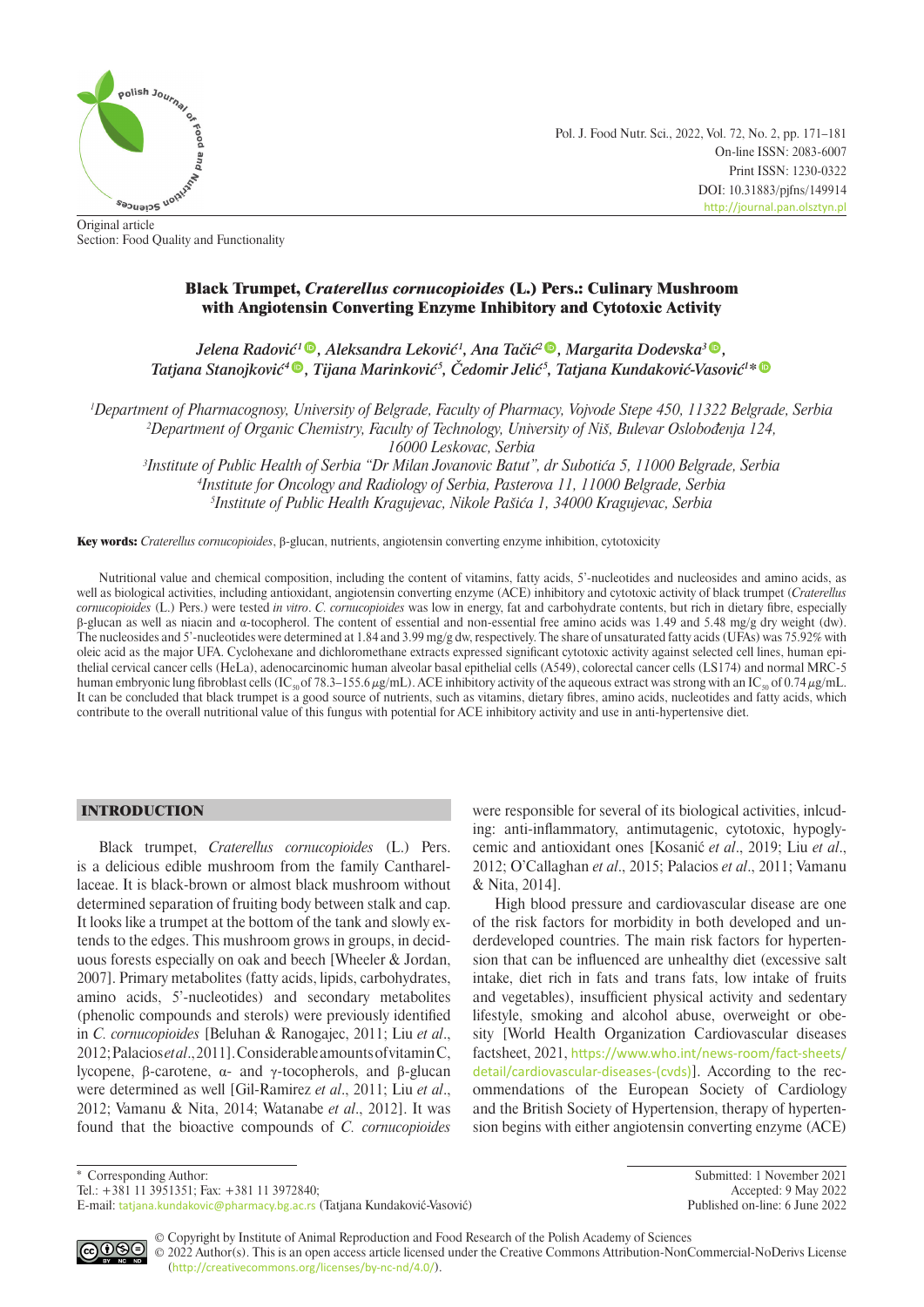inhibitors or angiotensin II receptor  $(AT_1)$  antagonists in patients who have normal or increased plasma renin, thiazide diuretics or calcium antagonists [Williams *et al*., 2018]. If an adequate antihypertensive effect is not achieved and the drug is well tolerated, an antihypertensive agent from another group is added (thiazide diuretics,  $Ca<sup>2+</sup>$  antagonists, β-adrenoceptor antagonists, α<sub>1</sub>-adrenoceptor antagonists) [Williams *et al.*, 2018]. Previous studies have shown significant ACE inhibitory activity of different mushrooms, their extracts and different isolates *in vitro* and *in vivo* [Kundaković & Kolundžić, 2013], whereas clinical trials have confirmed the effects of individual mushrooms on lowering blood pressure [Khatun *et al*., 2007; Lo *et al*., 2012]. Mushrooms represent a significant source of bioactive peptides and other compounds that show ACE inhibitory activity. A large number of ACE inhibitory peptides have been isolated from edible mushrooms in the last twenty years, *e.g. Grifola frondosa* [Choi *et al*., 2001], *Mycoleptodonoides aitchisonii* [Sakamoto *et al*., 2001], *Tricholoma giganteum* [Lee *et al*., 2004], and *Ganoderma lucidum* [Wu *et al*., 2019]. In addition to peptides and oligopeptides, triterpenoids (ganoderic acid  $F$ ) and  $D$ -mannitol of mushrooms have also been shown to elicit an inhibitory effect on ACE activity [Kundaković & Kolundžić, 2013].

Regarding antitumor activity, the effects have been shown for various mushrooms and their isolated compounds on different cell lines. For example, 3β,5α,9α-trihydroxy-ergosta- -7,22-dien-6-one isolated from *Valvariella volvacea* showed significant antitumor activity against human liver cancer cell line (HepG-2) and human gastric cancer cell line (SGC- -7901), while ergosterol and ergosterol peroxide expressed significant activity against human prostatic carcinoma cell line (PC-3M) [Chen *et al*., 2020]. Also, mushroom polysaccharides (*e.g.*, lentinan isolated from *Lentinula edodes*) have been reported to elicit the antitumor effect *via* different mechanisams including cancer-preventing activity, immuno- -enhancing activity and direct tumor inhibition activity [Pandya *et al*., 2019]. Therefore, guided by the promising findings of previous research, we aimed to evaluate the ACE inhibitory activity of aqueous extracts of wild growing *C. cornucopioides* collected in Bosnia and Hercegovina and to test antitumor activity of its different extracts on several cell lines, in addition to the evaluation of nutritional value, chemical composition and radical scavenging activity.

# MATERIAL AND METHODS

#### Materials and reagents

The following reagents were used: mushroom and yeast β-glucan assay kit K-YBGL and total dietary fibre assay kit K-TDFR obtained from Megazyme Int. (Wicklow, Ireland); ACE Kit-WST obtained from Dojindo Laboratories (Kumamoto, Japan). Analytical grade methanol was obtained from Macron Fine Chemicals (Avantor, Radnor, PA, USA); analytical grade cyclohexane, HPLC grade acetonitrile, methanol and ethanol, as well as sulfuric acid were obtained from Fisher Scientific (Fair Lawn, NJ, USA). Analytical grade dichloromethane, hexane and petroleum ether, tetrabuthylammonium bromide (TBAB), 2,2-diphenyl-1-picrylhydrazyl radical (DPPH•), Folin-Ciocalteu reagent, as well as analytical standards

of vitamins (thiamine hydrochloride  $(B_1)$ , riboflavin  $(B_2)$ , nicotinamide  $(B_3)$  and pyridoxine hydrochloride  $(B_6)$ ), amino acids and 5'-nucleotides and nucleoside analytical standards, RPMI-1640 medium, fetal bovine serum (FBS), L-glutamine, streptomycin, penicillin, HEPES buffer solution and *cis*- -diaminedichloroplatinum (*cis*-DDP) were purchased form Sigma-Aldrich (St. Louis, MO, USA). Cholecalciferol (vitamin  $D_3$ ), vitamin A palmitate and  $DL$ - $\alpha$ -tocopherol (vitamin E) analytical standards were obtained from Dr. Ehrenstorfer GmbH (Augsburg, Germany); dimethylformamide and triethylamide were obtained from Acros Organics (Geel, Belgium); gallic acid and dimethyl sulfoxide from Carl Roth (Karlsruhe, Germany). Potassium dihydrogen phosphate, sodium bicarbonate, sodium carbonate and sodium phosphate were purchased form Centrohem (Stara Pazova, Serbia); and hydrochloric acid from Zorka Pharma (Šabac, Serbia). Fatty acid methyl esters (Supelco 37 Component FAME Mix) and dabsyl chloride solution were obtained from Supelco (Bellefonte, PA, USA). Formic acid was provided by Honeywell (Honeywell International, Inc., Morristown, NJ, USA) and ammonium formate by Agilent Technologies, Inc. (Santa Clara, CA, USA).

### Sample collection

Fruiting bodies of the mushroom *Craterellus cornucopioides* (L.) Pers. (Cantharellaceae family) were collected in Bosnia and Herzegovina, on the northern slopes of mountain Kozara (Kozarska Dubica) in July 2014 (GPS coordinates were: 45°05'25.7"N; 16°51'33.0"E), near the Monastery Moštanica.

Before extraction, the mushroom was dried at room temperature, pulverized in a sample laboratory mill (MRC SM-450, MRC-Laboratory Equipment, Essex, United Kingdom) and stored at 4°C. The voucher specimen was deposited at the Department of Pharmacognosy, Faculty of Pharmacy, University of Belgrade, Republic of Serbia (No 29).

# Extract preparation

Extraction was carried out as described previously by Kolundžić *et al*. [2017] with solvents of different polarity including methanol, cyclohexane and dichloromethane. The dry powdered mushroom (20 g) was weighed and extracted once for two days with each mentioned solvent, at room temperature with a powder to solvent ratio of 1:10 (*w/v*). The organic solvents were evaporated under low pressure and dried to obtain the black-colored extracts: 0.34 g of cyclohexane extract (CCC), 0.11 g of dichloromethane extract (CCD) and 0.14 g of methanol extract (CCM). Aqueous extract was prepared with 1 g of dried, powdered mushroom mixed with 120 mL of distilled water, heated in a water bath for 30 min at 100°C with occasional shaking. After extraction, water was removed using an Alpha 1–4 LD plus freeze dryer (Martin Christ, Osterode am Harz, Germany) to obtain 0.45 g of dry extract (CCA).

#### Determination of nutritional value

The dried mushroom was analyzed for the contents of moisture, crude protein, crude fat, total dietary fibre and crude ash. Its nutritional value was determined by using the procedures described by the Association of Official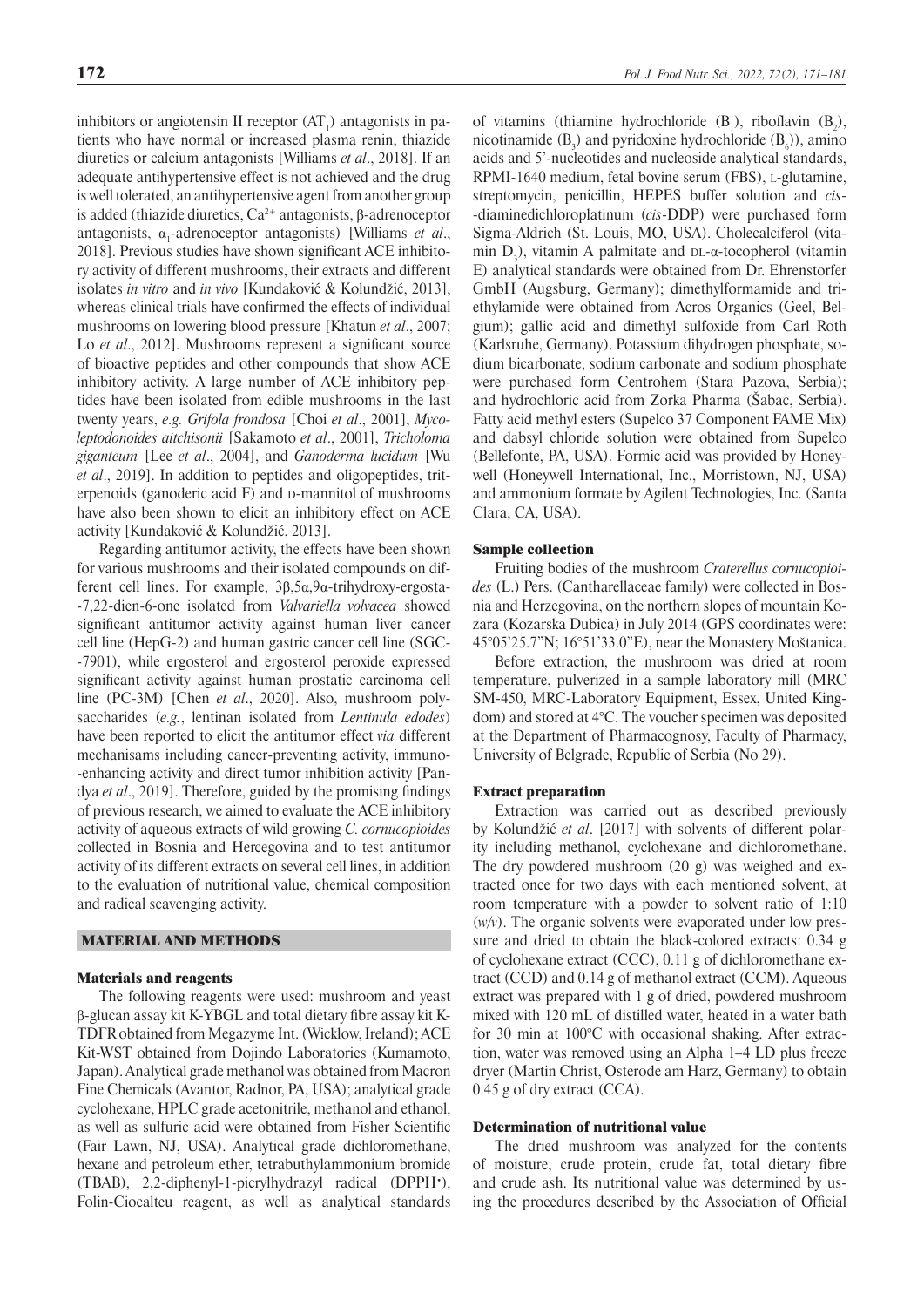Analytical Chemists [AOAC, 1995]. Gravimetric method was deployed to determine the moisture and crude ash contents after drying at 105°C and incineration at 550°C, respectively. The crude protein content was determined by the Kjeldahl method using a nitrogen conversion factor of 4.38 for protein calculation. The crude fat content was determined using the Soxhlet extraction with petroleum ether as a solvent, after the treatment with HCl. Total carbohydrate content was calculated as the residual difference after subtracting crude protein, crude ash, moisture, total dietary fibre and crude fat content from 100. The content of total dietary fibre was determined according to the instruction manual of the assay kit (K-TDFR, Megazyme Int.). All results were expressed in g/100 g of dry weight (dw) of mushroom.

### Determination of the content of glucans

The content of glucans (including  $α$ -glucan, β-glucan and total glucan) was determined according to the instruction manual of the mushroom and yeast β-glucan assay kit (K-YBGL) (Megazyme Int.), in dried, powdered mushroom (DM), in mushrooms after thermal treatment (cooking at 100°C for 30 min) (DMAC) and in CCA, CCM, CCC and CCD. Contents of total glucans and  $α$ -glucan were determined measuring absorbance at 510 nm on an Evolution 300 UV-Vis spectrophotometer (Thermo Scientific, Madison, WI, USA). The content of β-glucans was calculated indirectly from the difference between the content of total glucans and  $\alpha$ -glucan. Results were expressed in g/100 g dw of mushroom or extract.

#### Determination of vitamin contents

The content of thiamine, riboflavin, niacin, pyridoxine, as water-soluble vitamins  $B_1$ ,  $B_2$ ,  $B_3$  and  $B_6$ , respectively, was determined in CCA and CCM, whereas the content of retinol, cholecalciferol and  $\alpha$ -tocopherol as fat-soluble vitamins A,  $D_3$  and E, respectively, was determined in CCC*.* Before the analysis, methanol and aqueous extracts were diluted with water, whereas cyclohexane extract was diluted with hexane, followed by the filtration of solutions through a 0.45  $\mu$ m filter. An Agilent 1200 series HPLC with diode aray detector (DAD) and a Zorbax Eclipse XDB-C18 (4.6 $\times$ 250 mm, 5  $\mu$ m) reverse phase column (Agilent), thermostated at 25°C, was used for determinations.

Five microliters of polar extracts, used for the analysis of water-soluble vitamins, were injected into the column. The solvent A consisting of 0.1 M phosphate buffer, pH 2.8 and acetonitrile (90:10, *v/v*) was used as an eluent for 10 min at the flow rate of 1.0 mL/min. The absorbance for thiamine and niacin was measured at 254 nm, for riboflavin at 268 nm and for pyridoxine at 291 nm. For the analysis of fat-soluble vitamins, the non-polar extract was injected at the volume of 10  $\mu$ L into the same column. The gradient solvent system, which consisted of mobile phase A and acetonitrile (B), was applied (1% of B for 4.5 min, and then 90% of B until 6 min) with the flow rate of 0.5 mL/min. The absorbances for retinol, cholecalciferol and α-tocopherol determination were measured at 326, 266 and 210 nm, respectively. Identification of vitamins in the samples was performed based on retention times  $(t_R)$  and UV spectra relative to  $t_R$  and UV spectra of the standards. Quantification was performed based on

peak areas using baseline construction method. All standard solutions were prepared with a range from 1 to 100 mg/L, except for α-tocopherol with a range of  $5-200$  mg/L. The content of vitamins was expressed in g/100 g of dry extract.

# Determination of the contents of 5'-nucleotides and nucleosides

For analysing the content of 5'-nucleotides and nucleosides, the samples were prepared according to Beluhan & Ranogajec [2011], with slight modifications. Dried homogenized mushroom weighing 500 mg was mixed with 10 mL of deionized water in a round bottom flask. The suspension was heated on a water bath for 5 min and then stirred with a vortex stirrer for 30 s and cooled to room temperature. The samples were filtered through a 0.45  $\mu$ m diameter filter before analysis. Stock standard solutions of single 5'-nucleotides (5'-adenosine monophosphate, 5'-AMP; 5'-citidine monophosphate, 5'-CMP; 5'-uridine monophosphate, 5'-UMP; and 5'-guanosine monophosphate, 5'-GMP) and nucleosides (adenosine, cytidine, uridine, guanosine) were prepared at a concentration of 0.5 mg/mL. A series of dilutions (0.25, 0.125, 0.0625, 0.0312 and 0.0156 mg/mL) were prepared from the stock standard solution for the construction of the calibration curves of each of the eight listed substances. All standard solutions were filtered through a  $0.45 \mu$ m diameter filter. The stock standard solutions were stored at 4°C protected from light until the beginning of the analysis.

Identification and content determination of 5'-nucleotides and nucleosides was performed according to a modified method of Ranogajec *et al*. [2009] on an Agilent 1100 HPLC system with a binary pump, a G1315B DAD and a Zorbax Eclipse XDB-C18 column  $(4.6 \times 250 \text{ mm}, 5 \mu \text{m})$ . Twenty microliters of the test sample and standard solutions were injected. The solvent system was composed of two mobile phases:  $0.1$  M KH<sub>2</sub>PO<sub>4</sub> and 4 mM tetrabuthylammonium bromide, pH 6 (A) and a mixture of mobile phase A with methanol  $(70:30, v/v)$ , pH 7.2 (B). Elution started at the flow rate of 1.2 mL/min with 5% B until 9 min, 25% B at 15 min, 90% B at 17.5 min, 100% B at 19 min and 5% B at 24 min. The absorbance was recorded at 254 nm. Identification of 5'-nucleotides and nucleosides in the sample was performed based on  $t_{R}$ and UV spectra relative to  $t<sub>R</sub>$  and UV spectra of the standards. Quantification was performed based on peak areas using baseline construction method. The content of 5'-nucleotides and nucleosides was expressed in mg/g dw of mushroom.

## Analysis of free amino acid composition and umami potential

Samples of dried mushroom were prepared as described above for the analysis of the contents of 5'-nucleotides and nucleosides. An amino acid standard solution containing <sup>l</sup>-alanine, l-arginine, l-glutamic acid, l-cystine, l-aspartic acid, L-glycine, L-histidine, L-isoleucine, L-leucine, L-lysine, L-methionine, L-phenylalanine, L-proline, L-serine, L-threonine, l-tyrosine and l-valine was used to prepare stock standard solutions and their dilutions (250, 125, 50, 25, 12.5, 6.25, 3.125, 1.5625 and 0.0678  $\mu$ M).

Before the analysis, derivatization of the standards and the amino acids of the test sample was performed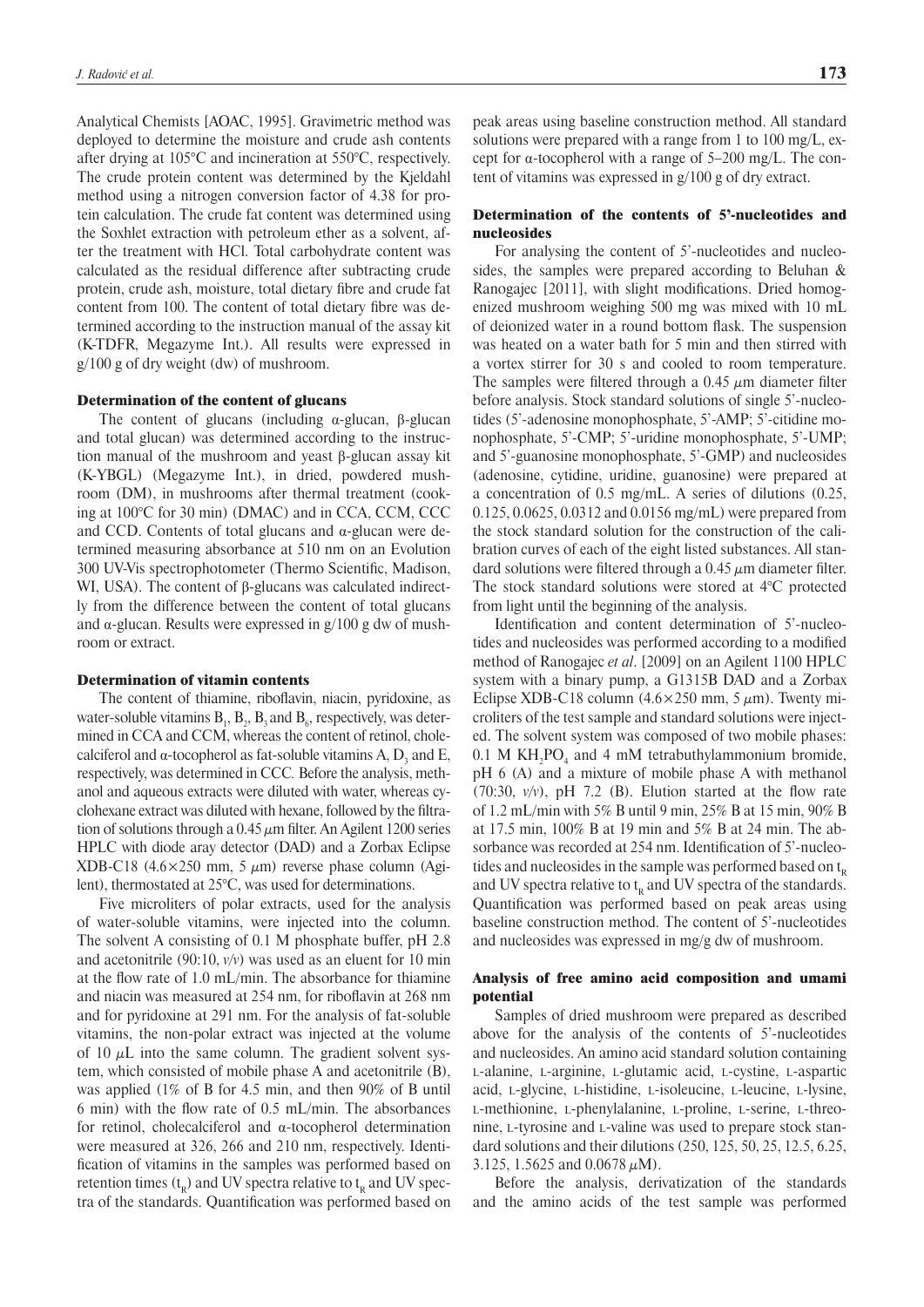according to Ribeiro *et al.* [2008]. Briefly, 20  $\mu$ L of both the test solution and standard solutions was mixed with  $180 \mu L$  of a reaction buffer (0.15 M NaHCO<sub>3</sub>, pH 8.6), stirred, and  $200 \mu L$  of dabsyl chloride solution (12.4 mM) was added. The vials were stirred again and heated to 70°C for 15 min. The reaction was ended by cooling on ice for 5 min. Then, 400  $\mu$ L of a dilution buffer was added, containing 50 mL of acetonitrile, 25 mL of ethanol and 25 mL of an elution buffer (9 mM sodium phosphate, 4% dimethylformamide, 0.15% triethylamine, pH 6.5). The mixture was centrifuged for 5 min at 1,700×*g*. The supernatant was filtered and stored at –20°C

until the analysis. The analysis of amino acids was performed using the LC- -MS-ESI system (Agilent 1260/6130) equipped in an Agilent Zorbax SB-Aq column  $(3.0 \times 150 \text{ mm}, 3.5 \mu \text{m})$  thermostated at 25 $\degree$ C. The volume of injection was 3  $\mu$ L. The mobile phase system was composed of two solvents: 0.1% (*v/v*) ammonium formate in water (A) and 0.1% (*v/v*) formic acid in acetonitrile (B). Elution started at the flow rate of 0.3 mL/min with 15% B until 3 min, 85% B at 63 min and 15% B at 74 min. Detection wavelengths were at 436 nm. Electrospray ionization (ESI) mass spectra were recorded in the positive ion mode in a range of  $50-600$   $m/z$ ; fragmentator voltage of 250, nitrogen flow of 10 mL/min at 350°C, under pressure of 40 psi and capillary voltage of 3500 V. Individual amino acids were identified in the mixture based on their  $t<sub>p</sub>$  and mass spectra in relation to the  $t<sub>R</sub>$  and mass spectra of the corresponding standards, analysed under the same chromatographic conditions. The amino acid contents were calculated based on the peak area using baseline construction method. The content of individual amino acids was expressed in mg/g dw of mushroom. Also, to evaluate the umami potential of our tested mushroom sample, the equivalent umami concentration (EUC) value was calculated according to the formula given by Yamaguchi *et al*. [1971]. The EUC value of 100% indicates that the umami intensity of fruit bodies or mycelia per 1 g dry weight is equivalent to the umami intensity given by 1 g of monosodium glutamate (MSG).

#### Determination of fatty acid composition

Fatty acid composition of CCC was analyzed according to the method described by Ušjak *et al*. [2019] using an Agilent 6890N gas chromatography (GC) system equipped with a split/splitless injector (260°C), a flame ionization detector (FID) and a capillary column (Agilent J&W HP-88, 100 m  $\times$  0.25 mm, 0.20  $\mu$ m film thickness), coupled with an Agilent 5975C mass spectrometry (MS) detector operating in the electron ionization mode at 70 eV. Saponification was achieved with 50% KOH at 90°C for 1 h. Petroleum ether was used to separate unsaponifiable fractions. Fatty acid methyl esters (FAME) were obtained by esterification of fatty acids with 98%  $\rm H_2SO_4$ /anhydrous MeOH. The carrier gas was He, used at the flow rate of 1.2 mL/min. The oven temperature was initially held at 140°C for 5 min, then increased linearly from 140°C to 240°C at 4°C/min, and finally held at 240°C for 10 min. The FID and MS transfer line temperatures were 260°C and 250°C, respectively. Split ratio was 1:25 and the injected volume was 1  $\mu$ L of 1% solution of the FAME in dichloromethane.

The identification of the FAME was based on the comparison of their  $t_{R}$  and mass spectra to those of the representative standards ran under the same chromatographic conditions and to those from the NIST/NBS 05 and Wiley (8th edition) libraries, and the literature. Relative percentages of the compounds were calculated based on the peak areas.

#### Determination of total phenolic content

The content of total phenolics in CCM and CCA was determined spectrophotometrically, as described previously by Kolundžić *et al*. [2017]. To this end, 100 μL of methanol solution of CCM  $(11 \text{ mg/mL})$  and CCA  $(12 \text{ mg/mL})$  was mixed with 750  $\mu$ L of the diluted Folin-Ciocalteu reagent (1:1,  $v/v$ , in distilled water). After 5 min, 750  $\mu$ L of 60  $g/L$  $\text{Na}_2\text{CO}_3$  solution was added to each sample. Firstly, the mixtures were shaken and then left for 90 min in the dark at room temperature. Absorbance was measured at 725 nm using UV- -Vis spectrophotometer Evolution 300 (Thermo Scientific). As a blank,  $100 \mu L$  of the solvent was used. Series of gallic acid dilutions (1–10 mg/mL) were reacted in parallel, the absorbance was measured and the calibration curve was constructed. The content of total phenolics was expressed as mg of the gallic acid equivalent (GA)/g of dry extract.

#### Determination of DPPH radical scavenging activity

The ability of CCM and CCA to scavenge free radicals was measured in a DPPH test [Kolundžić *et al*., 2017]. Briefly, six volumes (10, 30, 50, 70, 90, 100  $\mu$ L) of stock methanol solutions of extracts (CCM 60 mg/mL; CCA 16 mg/mL) were mixed with methanol, so that the total volumen became 2 mL, and 0.5 mL of 0.5 mM DPPH radical solution in methanol was added. The concentration range was 240, 720, 1200, 1680, 2160 and 2400  $\mu$ g/mL for CCM and 64, 192, 320, 448, 576 and 640  $\mu$ g/mL for CCA. The mixtures were left in the dark at room temperature for 30 min. The absorbance of the solution was measured at 517 nm using an Evolution 300 UV-Vis spectrophotometer (Thermo Scientific) and the percent of inhibition of DPPH radical was calculated. The results were expressed as a  $IC_{50}$  value, *i.e.* concentration of the extract that reduced 50% of the DPPH radicals.

#### Determination of ACE inhibitory activity

The ACE Kit-WST (Dojindo Laboratories) was used to determine ACE inhibiting activity of CCA. In the assay, 3-hydroxybutyric acid (3HB), which is released from 3-hydryoxybutyryl-Gly-Gly-Gly (3HB-GGG), was enzymatically detected. The concentrations ranging between 0.1 and 20 mg/mL of the aqueous extract were used and the procedure of the manufacturer was completely followed. The experiment was done in the 96-well microtiter plate. The absorbance of the solutions was measured on an EL×800 absorbance microplate reader (BioTek Instruments, Winooski, VT, USA) at 450 nm and the extract concentration needed to inhibit 50% of ACE activity  $(IC_{50})$  was calculated.

# Cytotoxicity assay

Treatment of cell lines and determination of cell survival rate were done according to the procedure described by Kolundžić *et al*. [2017]. Human epithelial cervical cancer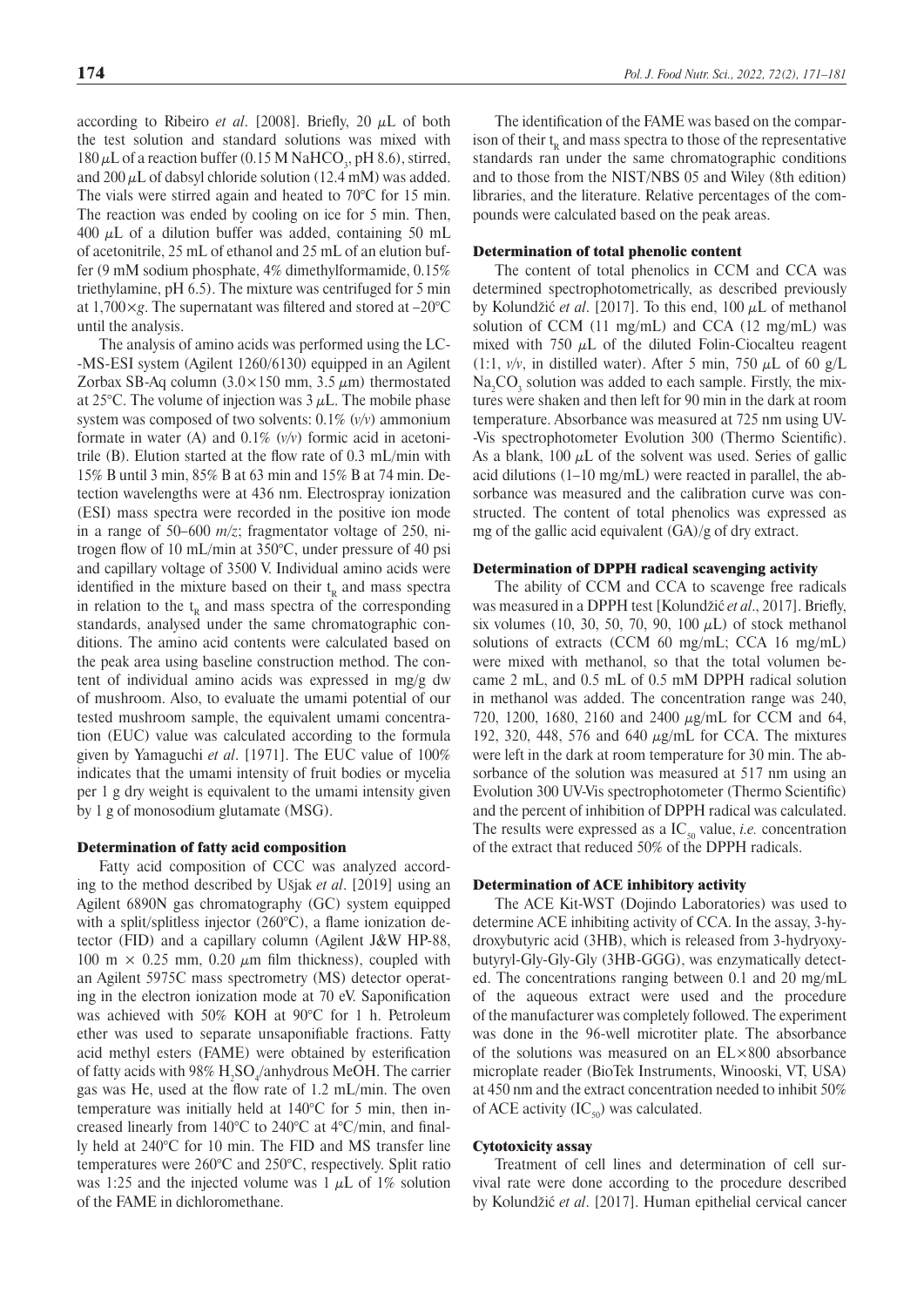cells HeLa, adenocarcinomic human alveolar basal epithelial cells A549, colorectal cancer cells LS174 and normal MRC-5 human embryonic lung fibroblast cell lines were obtained from the American Type Culture Collection (Manassas, VA, USA). All cancer cell lines were maintained in the recommended RPMI-1640 medium supplemented with 10% heat- -inactivated  $(56^{\circ}C)$  FBS, *L*-glutamine  $(3 \text{ mM})$ , streptomycin (100 mg/mL), penicillin (100 IU/mL), and 25 mM HEPES buffer and adjusted to pH 7.2 by bicarbonate solution. Cells were grown in a humidified atmosphere of 95% air and 5%  $CO<sub>2</sub>$  at 37°C. Stock solutions (100 mg/mL) of four extracts were made in dimethyl sulfoxide and dissolved in corresponding medium to the required working concentrations. Final concentrations achieved in the treated wells were 12.5, 25, 50, 100 and 200  $\mu$ g/mL. The effects on cancer cell survival were determined by 3-(4,5-dimethylthiazol-2-yl)-2,5-diphenyltetrazoliumbromide (MTT) test, 72 h upon extract addition, as described previously [Kolundžić *et al*., 2017]. The number of viable cells in each well was proportional to the intensity of the absorbance of light, which was then read in an ELISA plate reader (Thermo Labsystem Multiskan EX, Thermo Fisher scientific, Waltham, MA, USA) at 570 nm.  $IC_{50}$  was defined as the concentration of an agent inhibiting cell survival by 50%, compared with a vehicle-treated control. Cisplatin (*cis*-DDP) was used as a positive control.

#### Statistical analysis

All measurements were done in three analytical repetitions. Data are presented as mean  $\pm$  standard deviation (SD). Statistical analyses were conducted using SPSS version 21.0 (SPSS Inc., Chicago, IL, USA). Data were statistically analysed using Student's *t*-test (for two groups) or one-way analysis of variance (ANOVA) with post-hoc Tukey's test (for three or more groups), where appropriate. Differences were considered statistically significant at  $p < 0.05$ .

#### RESULTS AND DISCUSSION

#### Nutritional value, contents of total dietary fibre and glucans

Fruiting bodies of *C. cornucopioides* were low in crude fat  $(5.02 \pm 0.16 \text{ g}/100 \text{ g} \text{ dw})$ , total carbohydrates  $(11.97 \pm 0.87 \text{ g}/100 \text{ g} \text{ s})$ dw) and crude proteins  $(11.51 \pm 0.16 \text{ g}/100 \text{ g} \text{ dw})$ , which resulted in a low energy value  $(248.03 \pm 9.84 \text{ kcal}/100 \text{ g dw})$ ;  $1037.63 \pm 31.00 \text{ kJ} / 100 \text{ g}$  dw). The moisture content was  $6.84 \pm$ 0.10 g/100 g dw, and crude ash was  $10.20 \pm 0.12$  g/100 g dw. Results obtained in this study are in correlation with previous results in terms of the contents of crude ash and crude fat, but the protein content was far lower than 47.21%, 69.45% and 50.10% reported by Beluhan & Ranogajec [2011], Barros *et al*. [2008] and Colak *et al*. [2009], respectively. *C. cornucopioides* was rich in total dietary fibre  $(54.46 \pm 0.90 \text{ g}/100 \text{ g dw})$ . β-Glucan content in our sample (dried mushroom) was 15.65 g/100 g dw, which accounted for approximately 98% of total glucans ([Table 1](#page-4-0)) and one third of the total dietary fibre. A similar result (16.20 g/100 g dw) has been reported for black trumpet growing in Poland of [Mirończuk-Chodakowska *et al*., 2017]. Cooking has been reported to influence the proximate glucan content in mushrooms [Kolundžić *et al*., 2017].

<span id="page-4-0"></span>TABLE 1. The content of total,  $\alpha$ - and  $\beta$ -glucan (g/100 g dw) in dried *Craterellus cornucopioides* before and after cooking and in extracts of mushrooms.

|                                 | Total glucan                 | $\alpha$ -Glucan  | $\beta$ -Glucan              |
|---------------------------------|------------------------------|-------------------|------------------------------|
| Dried mushroom                  | $15.96 \pm 0.07^{\text{a}}$  | $0.31 \pm 0.01^a$ | $15.65 \pm 0.06^a$           |
| Dried mushroom<br>after cooking | $1.53 \pm 0.02$ <sup>d</sup> | $0.08 \pm 0.01$ ° | $1.44 \pm 0.03$ <sup>c</sup> |
| CCA                             | $2.54 \pm 0.10^b$            | $0.15 \pm 0.01^b$ | $2.39 \pm 0.10^b$            |
| CCM                             | $1.61 \pm 0.04$ °            | $0.13 \pm 0.01^b$ | $1.47 \pm 0.04$ c            |
|                                 |                              |                   |                              |

Results are expressed as mean  $\pm$  standard deviation ( $n=3$ ). Values with different superscript letters in column differ significantly at  $p < 0.05$ . CC, *C. cornucopioides* extracts (A, aqueous; M, methanol); dw, dry weight.

In the present study, the content of total glucans decreased significantly  $(p<0.05)$  after cooking to 1.53 g/100 g dw, indicating approximately 90% reduction [\(Table 1](#page-4-0)). The content of glucans was also determined in extracts. The presence of glucans was detected in polar (aqueous and methanol) but not in non-polar extracts (cyclohexane and dichloromethane). The significantly  $(p<0.05)$  highest content of total glucans,  $\alpha$ and β-glucan was detected in dried mushrooms compared to extracts. In turn, CCA had a significantly  $(p<0.05)$  higher content of all three glucan types (total glucans,  $α$ - and β-glucan) compared to DMCA and CCM, except for  $\alpha$ -glucan in CCM. Therefore, it can be concluded that glucan contents in mushrooms depend not only on the cooking process, but also on the extraction method as well as the choice of solvent used for extraction.

#### Vitamins

The contents of water-soluble vitamins  $B_1$ ,  $B_2$ ,  $B_3$  and  $B_6$ were determined in polar extracts (CCA and CCM), while those of fat-soluble vitamins  $A$ ,  $D_3$  and  $E$  were determined in the non-polar extract (CCC), [\(Table 2\)](#page-5-0). The most abundant water-soluble vitamin was  $B_3$  – niacin with the content of  $249.0 \text{ mg}/100 \text{ g}$  dry CCA and  $367.0 \text{ mg}/100 \text{ g}$  dry CCM, followed by vitamin  $B_2$  – riboflavin, vitamin  $B_1$  – thiamine and vitamin  $B_6$  – pyridoxine. ANOVA showed a significantly higher vitamin  $B_1$  content in CCA compared to CCM  $(p<0.05)$ , and significantly higher contents of vitamin  $B_3$  and  $B_6$  in CCM compared to CCA ( $p$ <0.05). So far, the content of B-group vitamins in *C. cornucopioides* has not been determined extensively. Çağlarırmak [2011] reported thiamine, riboflavin, pyridoxine and niacin contents of 0.17– –0.63, 0.26–0.90, 0.14–0.56 and 6.38–8.37 mg/100 g dw, respectively, in dried cultivated shiitake, white and brown button mushrooms and oyster mushroom.

α-Tocopherol is the most active form of vitamin E in humans and as a free radical scavenger it protects our bodies against degenerative diseases [Tucker *et al.,* 2005]. α-Tocopherol was found as the most abundant fat-soluble vitamin in the cyclohexane extract of *C. cornucopioides*, with the content of 2816 mg/100 g dry extract corresponding to 47.90 mg/100 g dw of mushroom. The content of α-tocopherol previously reproted in *C. cornucopioides* was 0.115 mg/100 g dw [Liu *et al*., 2012], which is much lower than the value reported in our study. In turn, contents of total tocopherols have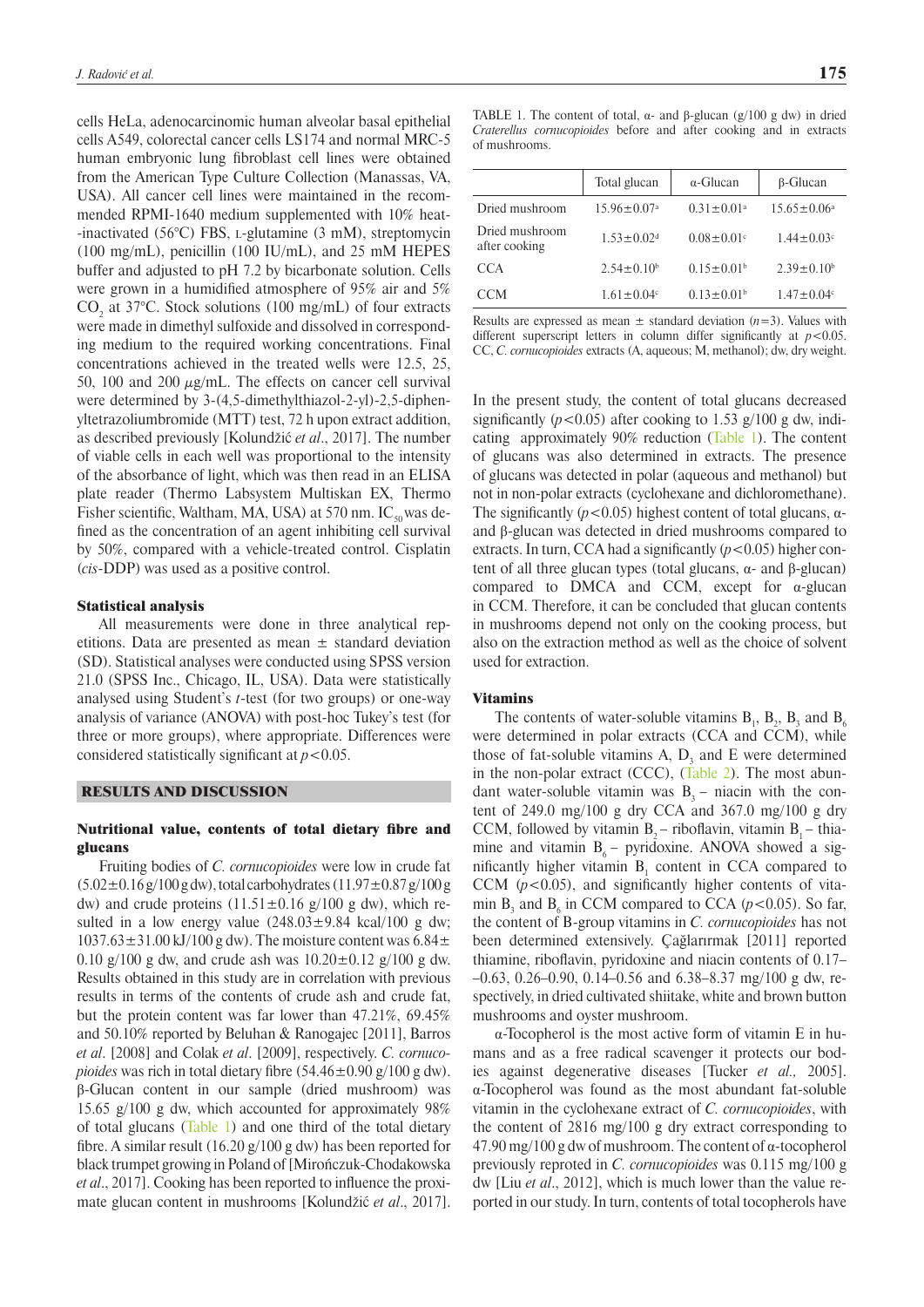| Vitamin        | <b>CCC</b>     | <b>CCM</b>                  | <b>CCA</b>             |
|----------------|----------------|-----------------------------|------------------------|
| B <sub>1</sub> |                | $19.4 \pm 1.4^{\circ}$      | $54.7 \pm 2.9^{\circ}$ |
| B <sub>2</sub> |                | $81.2 \pm 8.2$ <sup>a</sup> | $76.3 \pm 6.2^{\circ}$ |
| B <sub>3</sub> |                | $367.0 \pm 4.5^{\circ}$     | $249.0 \pm 5.0^b$      |
| $B_6$          |                | $17.0 \pm 1.7^{\circ}$      | $8.3 \pm 1.0^b$        |
| E              | $2816 \pm 36$  |                             |                        |
| $D_{3}$        | $89.3 \pm 8.9$ |                             |                        |
| A              | $16.1 \pm 1.8$ |                             |                        |

<span id="page-5-0"></span>TABLE 2. The content of vitamins in extracts of *Craterellus cornucopioides* (mg/100 g dry extract).

Results are expressed as mean  $\pm$  standard deviation  $(n=3)$ . Values with different superscript letters in row differ significantly at  $p < 0.05$ . CC, *C. cornucopioides* extracts (A, aqueous; M, methanol; C, cyclohexane).

been determined in mushrooms of *Boletus* species, revealing 2533 µg/100 g dw in *B. reticulatus* [Heleno *et al*., 2011].

Group-D vitamins occurred in two forms: ergocalciferol – vitamin  $D<sub>2</sub>$  being the major form of vitamin  $D$  found in edible mushrooms, and cholecalciferol – vitamin  $D_3$  found in lesser amounts [Cardwell *et al*., 2018]. Also, ergosterol (one vitamin D precursors) is commonly present in fungi [Venditti *et al.*, 2017]. Considerable amount of vitamin D<sub>2</sub> has been found in the cyclohexane extract of *C. cornucopioides*, *i.e*. 89.3 mg/100 g dry extract which corresponded to 1.52 mg/100 g dw of mushroom. There is no literature data that support this founding. So far, only vitamin  $D_2$  has been detected in the wild growing species of the genus Cantharellaceae, *i.e.* at 10.70 mg/100 g dw in *Cantharellus cibarius* and 21.10 mg/100 g dw in *C. tubaeformis* [Teichmann *et al*., 2007]. In the case of vitamin A, it was detected in the CCC at 16.1 mg/100 g dw (0.27 mg/100 g dw of mushroom), and here likewise, there is no literature data to compare this value.

#### 5'-Mononucleotides and nucleosides

Nucleosides, being precursor molecules for DNA and RNA synthesis, are vital for cellular function. Also, both 5'-nucleotides and nucleosides were reported to exert various positive impacts on brain function, immune system, fatty acid metabolism, and gastrointestinal tract [Phan *et al*., 2018]. The most common nucleotides found in mushrooms are 5'-adenosine monophosphate (5'-AMP), 5'-cytidine monophosphate (5'-CMP), 5'-guanosine monophosphate (5'-GMP), 5'-inosine monophosphate (5'-IMP), 5'-uridine monophosphate (5'-UMP) and 5'-xantosine monophosphate (5'-XMP) [Phan *et al*., 2018].

The total content of 5'-nucleotides in dried body of *C. cornucopioides* was 3.99 mg/g dw, while the content of nucleosides was 1.84 mg/g dw. The 5'-nucleotide content could be ordered as follows:  $5'-UMP > 5'-AMP >$  $5'-GMP > 5'-CMP$   $(1.55\pm0.03, 0.87\pm0.47, 0.83\pm0.15)$ and  $0.74 \pm 0.13$  mg/g dw, respectively). In turn, the content of nucleosides decreased in the following order: uridine > adenosine = guanosine > cytidine  $(0.50\pm0.01, 0.47\pm0.07,$  $0.47 \pm 0.03$  and  $0.40 \pm 0.04$  mg/g dw, respectively). The findings obtained from this research are different than the results published before. Ranogajec *et al*. [2009] reported lower contents of the same 5'-nucleosides and nucleotides in *C. cornucopioides* sample, *i.e.* 0.30 and 0.91 mg/g dw, respectively, while the content of 5'-nucleosides in *C. cornucopioides*, reported later by the same research group, was much higher, reaching 10.48 mg/g dw [Beluhan & Ranogajec, 2011]. These differences in the results are due to the influence of different factors on 5'-nucleotide content, such as the use of different parts of the fungus, the stage of fungal development, and collection time, as shown in the example of *Tricholoma matsutake* where the contents of 5'-AMP and 5'-GMP were higher in its pileus than stalk [Cho *et al*., 2010].

5'-Nucleotides, such as 5'-GMP, 5'-IMP,5'-XMP and 5'-AMP, in synergy with glutamic and aspartic acid contribute to the specific umami taste of mushrooms, which is the taste induced by monosodium glutamate (MSG) [Phat *et al*., 2016]. Among these compounds, 5'-GMP is the one responsible for the meaty taste of mushrooms, and it is a stronger flavor enhancer than MSG [Beluhan & Ranogajec, 2011]. The umami intensity of the mentioned compounds is discussed below in the Free amino acids section*.*

# Free amino acids

The contents of individual free amino acids in dried *C. cornucopioides* are shown in Table 3. All amino acids, except histidine and cystine, were identified in the sample. The total amino acid content was 6.97 mg/g dw. According to the literature, the content of free amino acids in mushrooms is low and varies from 7.14 mg/g to 12.3 mg/g in dried edible mushrooms, with glutamic acid (21.7–23.7%) and alanine (17.7–17.9%) found as major ones [Cheung, 2010]. The content of amino acids in *C. cornucopioides* has been previously examined, where higher values were obtained for amino acids (67.48 mg/g dw), with glutamic acid as the most major amino acid [Beluhan & Ranogajec, 2011].

The content of essential amino acids in *C. cornucopioides* was 1.49 mg/g dw, while non-essential amino acids were present in a higher content of 5.48 mg/g dw ([Table 3](#page-6-0)). The calculated ratio between essential and non-essential amino acids was 0.27, which was below the value of 0.6 recommended by FAO/WHO [Wang *et al*., 2014].

Another classification of amino acids can be made according to their characteristic taste [Beluhan & Ranogajec, 2011]. Among the *C. cornucopioides* amino acids were those with sweet taste, including alanine, glycine, serine and threonine; bitter taste, including arginine, isoleucine, leucine, methionine, phenylalanine and valine; tasteless, including lysine and tyrosine; and monosodium glutamate-like (MSG- -like) taste, including glutamic and aspartic acids [\(Table 3](#page-6-0)). The predominant amino acids were those with bitter taste (3.14 mg/g dw) followed by MSG-like tasting (1.83 mg/g dw) and tasteless (1.00 mg/g dw). The low content of sweet-tasting amino acids (0.68 mg/g dw) was not surprising and it was in accordance with the low content of carbohydrates. Nevertheless, it has been found that sweet and MSG-like amino acids are so-called taste-active amino acids in mushrooms, unlike the bitter-testing ones, and so bitter taste might be suppressed by the sweet components [Mau, 2005].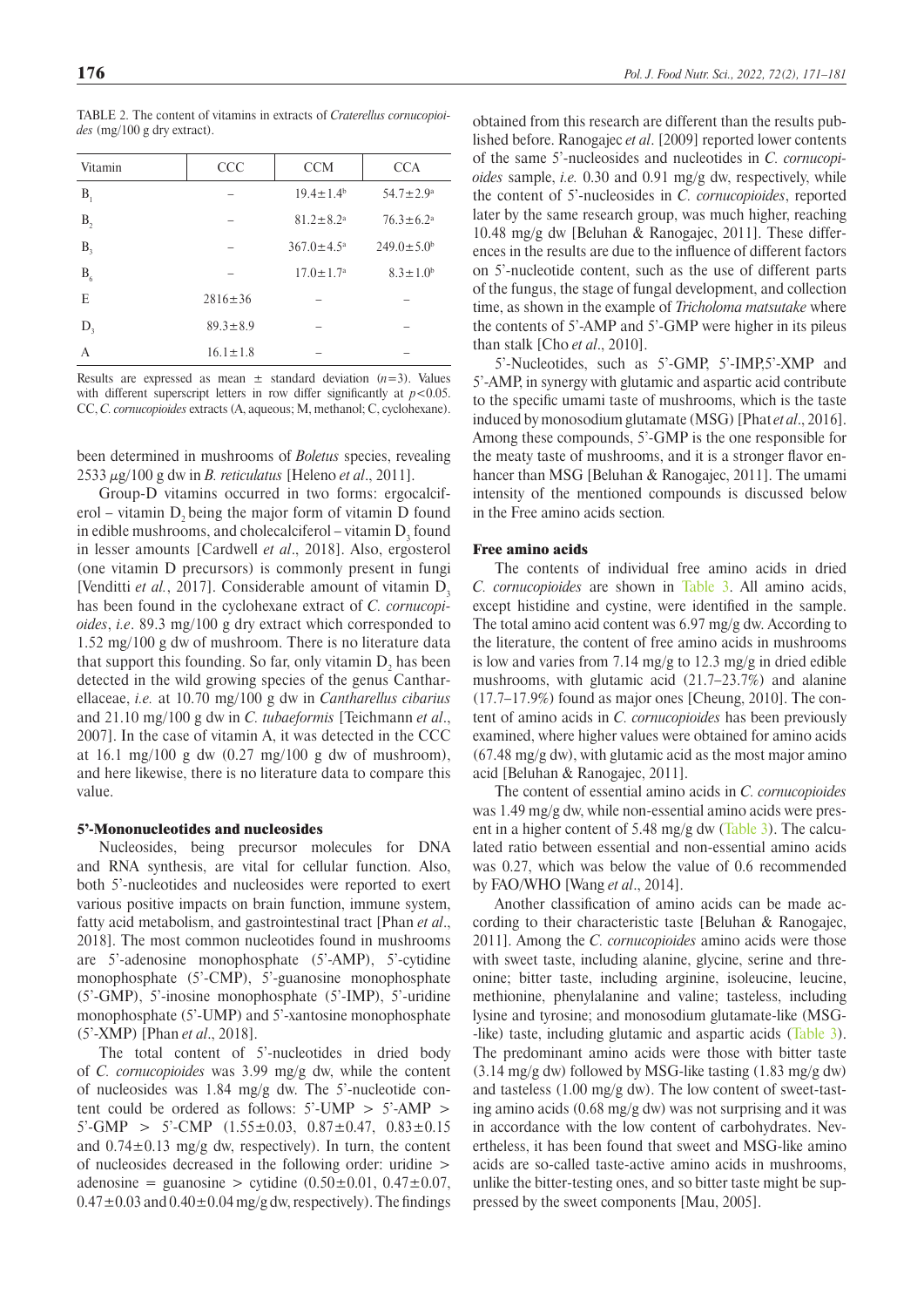| Type of amino acid          | Amino acid                     | Taste*           | Content<br>(mg/g dw) |
|-----------------------------|--------------------------------|------------------|----------------------|
|                             | Histidine                      | <b>Bitter</b>    | nd                   |
|                             | Lysine<br><b>Tasteless</b>     |                  | $0.38 \pm 0.02$      |
|                             | Threonine                      | Sweet            | $0.21 \pm 0.01$      |
| Essential<br>amino acid     | Methionine<br><b>Bitter</b>    |                  | $0.01 \pm 0.00$      |
|                             | Valine                         | <b>Bitter</b>    | $0.04 \pm 0.01$      |
|                             | Leucine/<br>isoleucine         | <b>Bitter</b>    | $0.68 \pm 0.04$      |
|                             | Phenylalanine<br><b>Bitter</b> |                  | $0.17 \pm 0.05$      |
|                             | Cystine                        | I                | nd                   |
|                             | Arginine                       | <b>Bitter</b>    | $2.24 \pm 0.01$      |
|                             | Serine                         | Sweet            | $0.15 \pm 0.06$      |
|                             | Aspartic acid                  | MSG-like         | $0.43 \pm 0.11$      |
| Non-essential<br>amino acid | Glutamic acid                  | MSG-like         | $1.40 \pm 0.10$      |
|                             | Glycine                        | Sweet            | $0.22 \pm 0.03$      |
|                             | Alanine                        | Sweet            | $0.10 \pm 0.03$      |
|                             | Tyrosine                       | <b>Tasteless</b> | $0.62 \pm 0.01$      |
|                             | Proline                        | /                | $0.32 \pm 0.01$      |

<span id="page-6-0"></span>TABLE 3. Free amino acid content in dried *Craterellus cornucopioides*  and taste of amino acids.

\*according Beluhan & Ranogajec [2011].

Results are expressed as mean  $\pm$  standard deviation ( $n=3$ ). MSG-like, monosodium glutamate-like; nd, not detected; dw, dry weight.

As mentioned before, the synergistic effect of umami 5'-nucleotides (5'-AMP, 5'-IMP, 5'-GMP, and 5'-XMP) and umami amino acids (glutamic and aspartic acid) may enhance the umami taste of mushrooms. Hence, the EUC value was calculated to evaluate the umami potential of the mushroom sample. The EUC values are grouped into four levels:  $>1000\%$  ( $>10 \text{ g }$  MSG/g dw); 100–1000% (1–10 g MSG/g dw); 10–100% (0.1–1 g MSG/g dw) and  $10\%$  (<0.1 g MSG/g dw) [Mau, 2005]. The EUC value for the tested *C. cornucopioides* was 36.20%, which classifies it as the mushroom with EUC values at the third level. According to Mau [2005], mushrooms with EUC values at the second and third levels are those that do not contribute to umami taste but are still used for culinary purposes for their flavor, consistency and texture.

### Fatty acids

The fatty acid composition of the cyclohexane extract of *C. cornucopioides* is shown in [Table 4](#page-6-1). Saturated fatty acids (SFAs), monounsaturated fatty acids (MUFAs) and polyunsaturated fatty acids (PUFAs) have been identified and quantified. The most abundant group of fatty acids were MUFAs (61.44%), followed by SFAs (24.08%) and PUFAs (14.48%). This is considered to be a positive ratio since the SFAs are recognized to be associated with cardiovascular disorders and atherosclerosis, while the high intake of PUFAs and MUFAs is considered to prevent these disorders [Silva Figueiredo *et al*., 2017]. The obtained data are in accordance

<span id="page-6-1"></span>TABLE 4. Fatty acid composition (% total fatty acids) of *Craterellus cornucopioides* cyclohexane extract.

| Fatty acid           | Content          |
|----------------------|------------------|
| $C$ 15:0             | $0.33 \pm 0.05$  |
| C <sub>16:0</sub>    | $9.96 \pm 0.25$  |
| C <sub>16:1</sub>    | $0.34 \pm 0.20$  |
| $C$ 17:0             | $0.19 \pm 0.01$  |
| C18:0                | $12.43 \pm 0.37$ |
| C18:1n9c             | $60.83 \pm 1.46$ |
| $C$ 18:2 <i>n</i> 6c | $10.85 \pm 0.10$ |
| C20:0                | $0.41 \pm 0.03$  |
| C 20:5n3             | $0.70 \pm 0.03$  |
| C22:0                | $0.36 \pm 0.01$  |
| $C$ 22:6 $n3$        | $2.93 \pm 0.21$  |
| C24:0                | $0.41 \pm 0.08$  |
| $C$ 24:1 $n$ 15c     | $0.26 \pm 0.06$  |
| <b>SFAs</b>          | $24.08 \pm 0.79$ |
| <b>MUFAs</b>         | $61.44 \pm 1.73$ |
| <b>PUFAs</b>         | $14.48 \pm 0.34$ |

Results are expressed as mean  $\pm$  standard deviation ( $n=3$ ). SFAs, saturated fatty acids; MUFAs, monounsaturated fatty acids; PUFAs, polyunsaturated fatty acids.

with findings from previously conducted studies where MUFAs were also detected as the most represented class of fatty acids in *C. cornucopioides* (59.85%), followed by PUFAs (23.79%) and SFAs (16.36%) [Barros *et al*., 2008].

The main fatty acid in the tested mushroom was oleic acid ([Table 4](#page-6-1)). This monounsaturated but not an essential fatty acid is effective in lowering cholesterol level, which affects high blood pressure [Abugri *et al*., 2016]. Essential fatty acids include linoleic acid (C18:2n6c) and  $\alpha$ -linolenic acid (C18:3n3c). Since the human organism is not able to synthesize these fatty acids, they must be provided with diet. In our study, only linoleic acid was found in *C. cornucopioides*  with a relative content of 10.85% [\(Table 4\)](#page-6-1). In turn, stearic acid was the most abundant (12.43%) among the identified saturated fatty acids. However, it has no impact on increasing serum low density lipoprotein (LDL) cholesterol level, due to its rapid conversion into oleic acid in the organism [Grundy, 2013]. Nevertheless, there was a higher content of unsaturated than saturated fatty acids in the tested *C. cornucopioides*, which can be classified as a healthy food.

# Total phenolic content and DPPH radical scavenging activity

Phenolic compounds are very good antioxidants and possess very good radical scavenging ability [Zhao *et al.,* 2014]. The content of total phenolics in the methanol and aqueous extracts of *C. cornucopioides* is shown in [Table 5.](#page-7-0) The methanol extract contained almost twice less total phenolics than the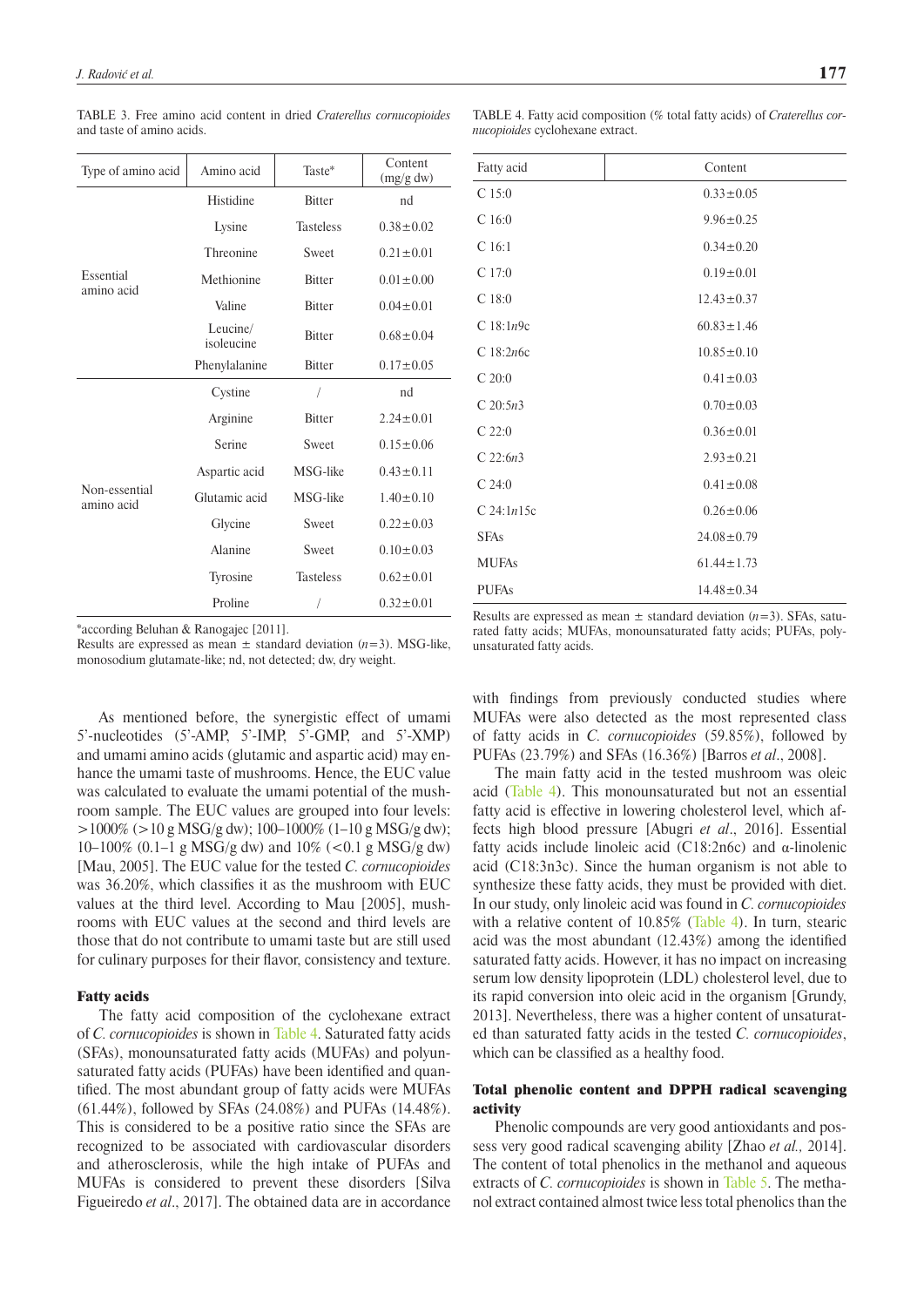<span id="page-7-0"></span>TABLE 5. The total phenolic content, DPPH radical scavenging activity and angiotensin converting enzyme (ACE) inhibitory activity of *Craterellus cornucopioides* extracts.

|            | Total phenolic<br>content<br>(mg GA/g extract) | DPPH scavenging<br>activity<br>$(IC_{50}; \mu g/mL)$ | ACE inhibitory<br>activity<br>$(IC_{50}; mg/mL)$ |
|------------|------------------------------------------------|------------------------------------------------------|--------------------------------------------------|
| CCA        | $16.96 \pm 0.22$ <sup>a</sup>                  | $473 \pm 5^{\rm b}$                                  | $0.74 \pm 0.07$                                  |
| <b>CCM</b> | $8.95 \pm 0.06^b$                              | $887 \pm 15^{\circ}$                                 |                                                  |

Results are expressed as mean  $\pm$  standard deviation ( $n=3$ ). Values with different superscript letters in column differ significantly at  $p < 0.05$ . CC, *C. cornucopioides* extracts (A, aqueous; M, methanol); GA, gallic acid equivalent.

aqueous extract and thus exhibited lower DPPH radical scavenging activity (IC<sub>50</sub> of 887  $\mu$ g/mL for CCM and 473  $\mu$ g/mL for CCA). Previous results of Liu *et al*. [2012] have shown significant, but lower than the results in this study, DPPH radical scavenging activity of *C. cornucopioides* extracts with the  $IC_{50}$  value of 40.30 mg/mL for ethanol extract and 26.37 mg/mL for aqueous extract and with quercetin as a major compound in the ethanol extract. Vamanu & Nita [2014] have used a different extraction method with a fluidized bed extractor, but the extract produced also had a lower total phenolic content (88.4 mg GA/100 g of extract) than in this study, whereas DPPH radical scavenging activity was about 60% for the extract concentration of 1 mg/mL. Different extraction procedure leads to the extraction of other compounds with antioxidative power as ascorbic acid, lycopene, β-carotene and tocopherols [Vamanu & Nita, 2014], but in our study, lipophilic compounds could accumulate in non- -polar, cyclohexane extract which was not suitable for antioxidant activity estimation using the DPPH method.

#### ACE inhibitory activity

The results indicated dose-dependent ACE inhibitory activity of the *C. cornucopioides* aqueous extract with an IC<sub>50</sub> of 0.74 mg/mL [\(Table 5\)](#page-7-0). According to the manufacturer of the ACE kit (Dojindo Laboratories),  $IC_{50}$  of captopril – well-known ACE inhibitor – was  $2.14$  nM  $(0.465$  ng/mL), in the same test [[https://dojindo.com/product/ace-kit-wst](https://dojindo.com/product/ace-kit-wst-a502/)[a502/](https://dojindo.com/product/ace-kit-wst-a502/)]. The results of Kolundžić *et al*. [2017] study with *Cantharellus cibarius* from the same family Cantharellaceae showed 68% ACE inhibitory activity at a dose of 1.25 mg/mL. In turn, Jang *et al*. [2011] isolated and characterized two ACE

inhibitors with IC<sub>50</sub> values of 0.46 and 1.14 mg/mL from fruiting bodies of *Pleurotus cornucopiae*, and demonstrated an antihypertensive effect *in vivo* of an aqueous extract of the same fungus. Aqueous and ethanolic extracts of haesongi mushroom (*Hypsizigus marmoreus*) showed dose-dependent ACE inhibitory activity *in vitro* (aqueous extract had strong activity: 95.34% at a concentration of 40 mg/mL) [Jung *et al*., 2009]. Lee *et al*. [2004] showed ACE inhibitory activity of an aqueous extract of *T. giganteum* with an  $IC_{50}$  of 0.31 mg/mL and of an isolated peptide consisting of proline, glutamic acid and glycine (IC<sub>50</sub> of 0.04 mg/mL), as well as different ACE inhibitory activities for aqueous, ethanolic and methanolic extracts of several mushrooms: *Pleurotus sajor-caju*, *P. ostreatus*, *Flammulina velutipes*, *T. giganteum*, *Agaricus bisporus*, *Poria cocos*, *Grifolia umbellata*, and *Lentinus edodes*, but the best activity was shown for the aqueous extract of *T. giganteum*.

#### Cytotoxic activity

The cytotoxic effect of four *C. cornucopioides* extracts was tested against human epithelial carcinoma cells, human lung carcinoma cells, human colon carcinoma cells, as well as on normal cell line. The respective results are presented in [Table 6](#page-7-1). From the obtained data, it can be concluded that all four extracts of *C. cornucopioides* expressed moderate cytotoxic activity against the tested cell lines*.* Non-polar extracts (cyclohexane and dichloromethane) were significantly  $(p<0.05)$  more active against the tested cell lines, including normal ones. The highest activity was observed in the cyclohexane extract against human epithelial carcinoma cells  $(IC_{50}$  of 78.3  $\mu$ g/mL). Polar extracts (aqueous and methanol) showed almost no activity against the tested cell lines.

The anti-tumor effect of some non-polar compounds has been confirmed before, including fatty acids [Sagar *et al*., 1992]. Linoleic acid exhibited antimicrobial activity and cytotoxic activity against the HeLa tumor cell line. This fatty acid found as abundant fatty acid in the cyclohexane extract ([Table 4](#page-6-1)) could be responsible for its high cytotoxic activity. Seven illudin sesquiterpenoids, *i.e.* craterellin A, B and C, illudin F, M, T and illudalenol, and one gymnomitrane sesquiterpenoid, gymnomitr-3-en-10β,15-diol, have been isolated by Guo *et al*. [2017a] from an ethyl acetate extract of *C. cornucopioides* as colorless oils and tested against several cancer cell lines (breast cancer SK-BR-3, hepatocellular carcinoma SMMC-7721, human myeloid leukemia HL-60, pancreatic cancer PANC-1 and lung cancer A-549). Only craterellin C (sesquiterpenoid) isolated from

<span id="page-7-1"></span>TABLE 6. Cytotoxic activity (IC<sub>50, µ</sub>g/mL) of *Craterellus cornucopioides* extracts.

|       | <b>CCA</b>                   | <b>CCM</b>         | <b>CCD</b>                   | <b>CCC</b>                   | $cis$ -DDP*     |
|-------|------------------------------|--------------------|------------------------------|------------------------------|-----------------|
| HeLa  | >200                         | >200               | $135.6 \pm 9.7^{\circ}$      | $78.3 \pm 0.3^b$             | $2.37 \pm 0.28$ |
| LS174 | $191.5 \pm 7.2$ <sup>a</sup> | $186.6 \pm 19.0^a$ | $135.7 \pm 9.9^{\circ}$      | $139.1 \pm 9.9^b$            | $4.83 \pm 0.35$ |
| A549  | >200                         | >200               | $153.2 \pm 7.0$ <sup>a</sup> | $141.9 \pm 8.0$ <sup>a</sup> | $11.6 \pm 1.6$  |
| MRC5  | $189.2 \pm 9.4^{\circ}$      | >200               | $148.5 \pm 3.6^b$            | $155.6 \pm 4.9^{\circ}$      | $14.3 \pm 1.3$  |

Results are expressed as mean  $\pm$  standard deviation (*n*=3). Values for extracts with different superscript letters in row differ significantly at *p*<0.05. CC, *C. cornucopioides* extracts (A, aqueous; M, methanol; C, cyclohexane; D, dichloromethane); HeLa, human epithelial cervical cancer cells; LS174, colorectal cancer cells; A549, adenocarcinomic human alveolar basal epithelial cells; MRC5, human embryonic lung fibroblast cells; *cis*-DDP, *cis*diaminedichloroplatinum. \**cis*-DDP was used as positive control.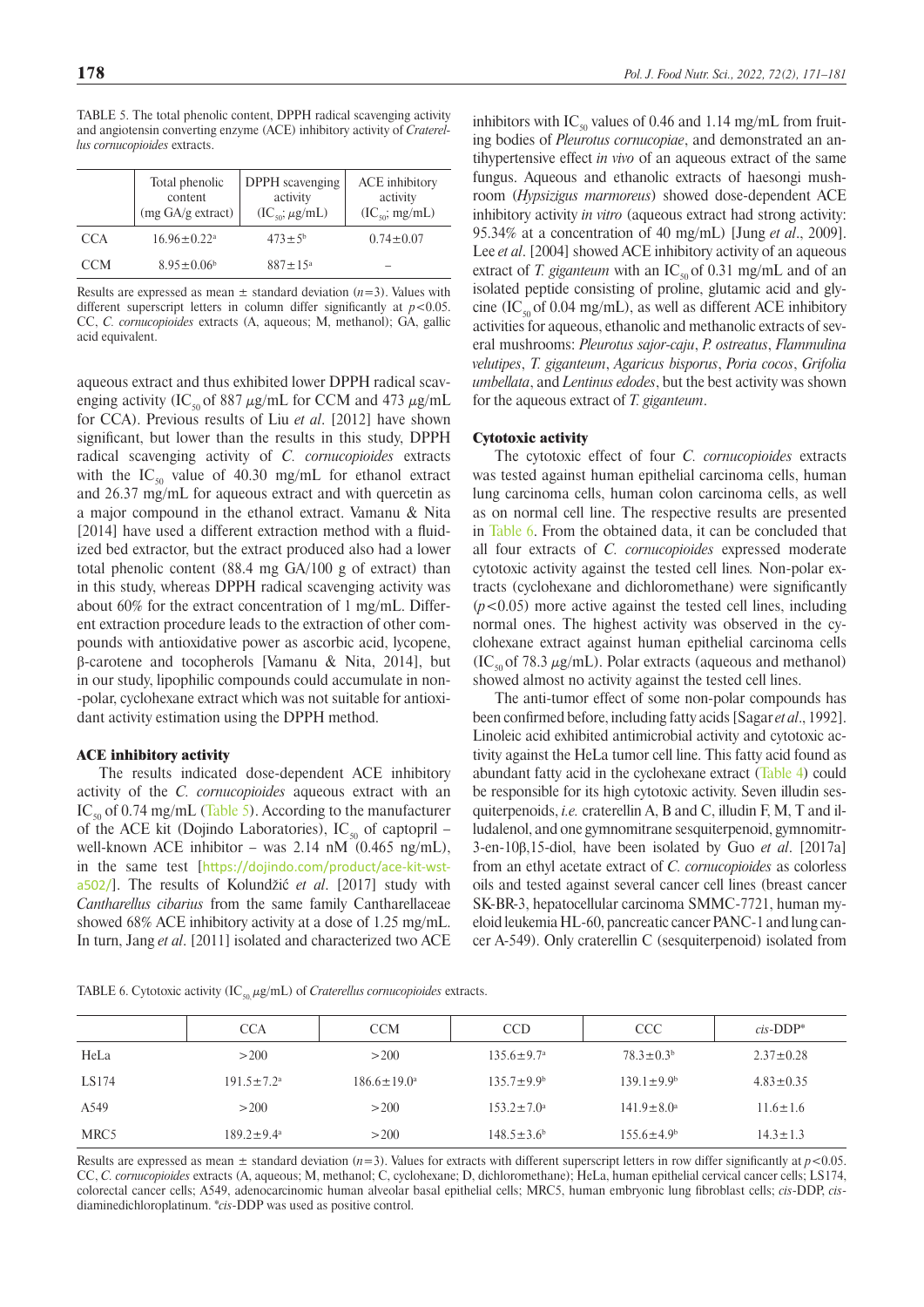the ethyl acetate extract of black trumpet, expressed moderate cytotoxity against A-549 (21.0  $\mu$ M). Craterellin D and E, as well as menthane monoterpene, 4-hydroxy-4-isopropenyl- -cyclohexanemethanol acetate, have also been isolated from the ethyl acetate extract of *C. cornucopioides*, and tested against the same cell cultures, but none of the compounds exhibited cytotoxic activity [Guo *et al*., 2017b]. In turn, methanolic extracts of twenty nine mushroom species, including *C. cornucopioides*, were tested by MTT assay against human lung adenocarcinoma A549 [Vasdekis *et al*., 2018]. Black trumpet extract was among the extracts with the most prominent activity with  $IC_{50}$  < 1 mg/mL. Piceatannol, the natural stilbene with antioxidant, anticancer and anti-inflammatory activities, was identified in all tested extracts with promising cytotoxic activity. Similar research has recently been conducted by Kosanić *et al*. [2019]. This research group tested the cytotoxic potential of an acetone extract of *C. cornucopioides* against the same cell lines as in our research. The tested extract showed a moderate effect, and HeLa were the most sensitive. These authors concluded that this effect might have been due to the presence of polyphenols. The non-polar extract analyzed in our study (CCC) was also the most active against HeLa cell line.

### **CONCLUSION**

Based on the results of this study, it can be concluded that black trumpet was a good source of nutrients, suitable for daily diet, primarily due to its low fat content and high content of dietary fibre, especially β-glucan. The nutritional potential of this fungus was also ascribed to the presence fatty acids, especially oleic acid and linoleic acid, which would be very important for people with hypertension or metabolic syndrome. The most promising result was the inhibitory effect of the aqueous extract on ACE. This was the first time that ACE inhibitory activity of black trumpet extract was tested. Concerning cytotoxicity, the cyclohexane extract, which was rich in fatty acids and vitamin E, exhibited the greatest potential.

In terms of the content of other nutrients and bioactive compounds, this mushroom was rich in vitamins and, to the best of our knowledge, this is the first time that their content was determined in extracts of different polarities, according to the solubility of the vitamins themselves, and not in fresh mushrooms. The content of amino acids, nucleotides and fatty acids, was obviously lower than in previous studies, but it was still correlated with the overall nutritional potential of this fungus. As expected, the content of total phenolics was also low, which resulted in poor antioxidant activity. Black trumpet should be analyzed in more detail for identification and isolation of specific compounds that contribute to the ACE inhibitory and cytotoxic activity.

### RESEARCH FUNDING

This research was funded by the Ministry of Education, Science and Technological Development, Republic of Serbia through Grant Agreement with University of Belgrade-Faculty of Pharmacy No: 451–03–9/2021–14/200161.

#### CONFLICT OF INTERESTS

The authors confirm that this article content has no conflict of interest.

# ORCID IDs

- M. Dodevska <https://orcid.org/0000-0001-6030-459X>
- T. Kundaković-Vasović <https://orcid.org/0000-0001-5777-8612>
- J. Radović <https://orcid.org/0000-0001-7324-1647>
- T. Stanojković <https://orcid.org/0000-0001-9178-9200>
- A. Tačić <https://orcid.org/0000-0003-3119-033X>

# REFERENCES

- 1. Abugri, D., McElhenney, W., William, K. (2016). Fatty acid profiling in selected cultivated edible and wild medicinal mushrooms in Southern United States. *Journal of Experimental Food Chemistry*, *2*(1), art. no. 100108.
	- <https://doi.org/10.4172/2472-0542.1000108>
- 2. AOAC. (1995). Official Methods of Analysis (16th ed.). Arlighton, VA: Association of Official Analytical Chemists.
- 3. Barros, L., Cruz, T., Baptista, P., Estevinho, L., Ferreira, I. (2008). Wild and commercial mushrooms as source of nutrients and nutraceuticals. *Food and Chemical Toxicology*, *46*(8), 2742–2747. <https://doi.org/10.1016/j.fct.2008.04.030>
- 4. Beluhan, S., Ranogajec, A. (2011). Chemical composition and non-volatile components of Croatian wild edible mushrooms. *Food Chemistry*, *124*(3), 1076–1082. <https://doi.org/10.1016/j.foodchem.2010.07.081>
- 5. Cağlarirmak, N. (2011). Chemical composition and nutrition value of dried cultivated culinary–medicinal mushrooms from Turkey. *International Journal of Medicinal Mushrooms*, *13*, 351–356.

<https://doi.org/10.1615/IntJMedMushr.v13.i4.50>

- 6. Cardwell, G., Bornman, J.F., James, A.P., Black, L.J. (2018). A review of mushrooms as a potential source of dietary vitamin D. *Nutrients*, *10*(10), art. no. 1498. <https://doi.org/10.3390/nu10101498>
- 7. Chen, P., Qin, H.J., Li, Y.W., Ma, G.X., Yang, J.S., Wang, Q. (2020). Study on chemical constituents of an edible mushroom *Volvariella volvacea* and their antitumor activity *in vitro*. *Natural Product Research, 34*(10), 1417–1422. <https://doi.org/10.1080/14786419.2018.1509324>
- 8. Cheung, P.C.K. (2010). The nutritional and health benefits of mushrooms. *Nutrition Bulletin*, *35*(4), 292–299. <https://doi.org/10.1111/j.1467-3010.2010.01859.x>
- 9. Cho, I.H., Choi, H.K., Kim, Y. (2010). Comparison of umamitaste active components in the pileus and stipe of pine-mushrooms (*Tricholoma matsutake* Sing.) of different grades. *Food Chemistry*, *118*(3), 804–807.

```
https://doi.org/10.1016/j.foodchem.2009.05.084
```
- 10. Choi, H.S., Cho, H.Y., Yang, H.C., Ra, K.S., Suh, H.J. (2001). Angiotensin I-converting enzyme inhibitor from *Grifola frondosa*. *Food Research International*, *34*(2–3), 177–182. [https://doi.org/10.1016/S0963-9969\(00\)00149-6](https://doi.org/10.1016/S0963-9969(00)00149-6)
- 11. Colak, A., Faiz, Ö., Sesli, E. (2009). Nutritional composition of some wild edible mushrooms. *Turkish Journal of Biochemistry*, *34*(1), 25–31.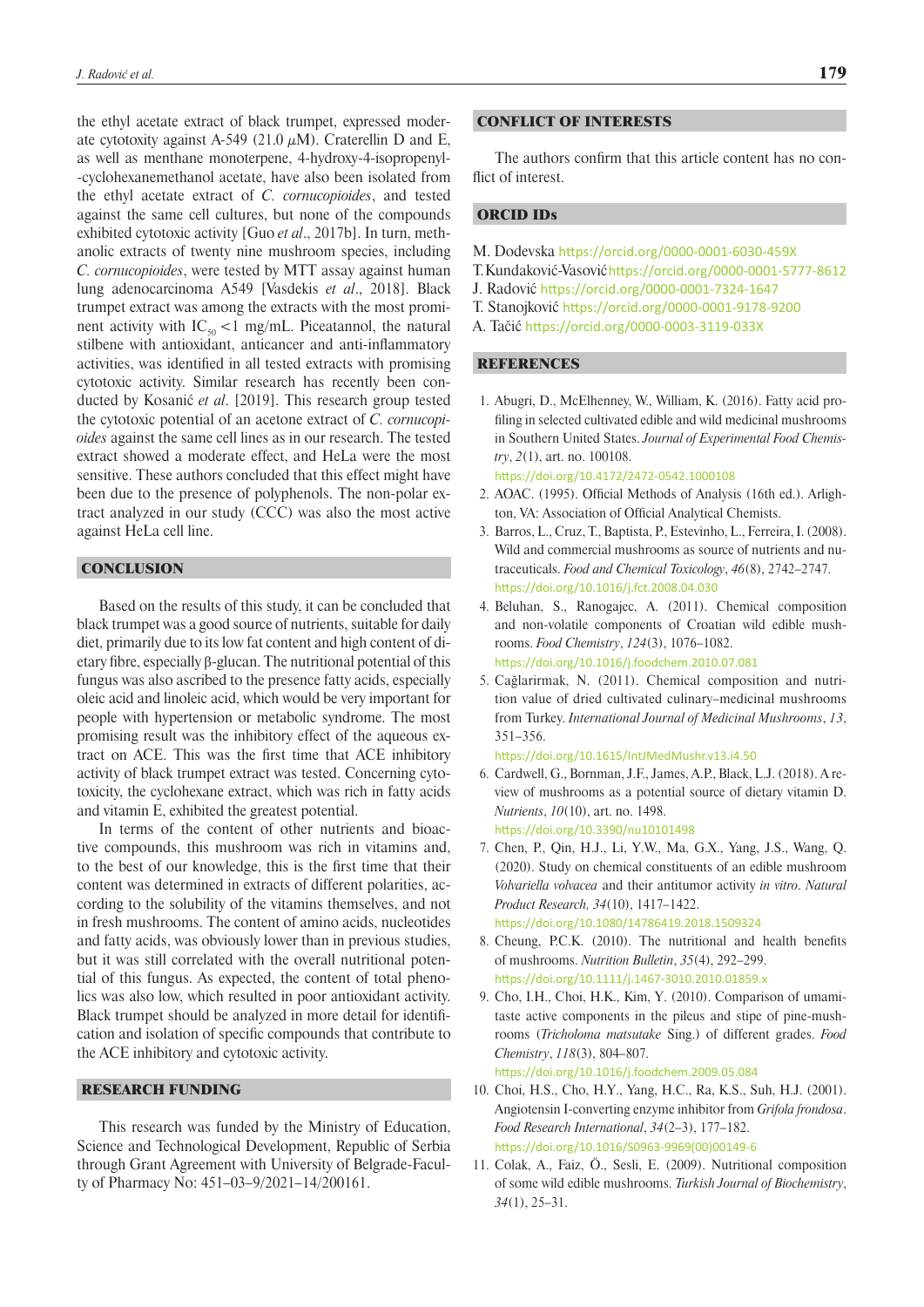- 12. Gil-Ramirez, A., Clavijo, C., Palanisamy, M., Soler-Rivas, C., Ruiz-Rodrigez, A., Martin, F., Reglero, G., Perez, M. (2011). Edible mushrooms as potential sources of new hypocholesterolemic compounds. (2011). *Proceedings of the 7th International Conference on Mushroom Biology and Mushroom Products* (ICMBMP7), 4–7 October 2011, Arcachon, France, 110–119.
- 13. Grundy, S.M. (2013). Cholesterol: Factors determining blood levels. In B. Caballero (ed.), *Encyclopedia of Human Nutrition* (3rd edition). London, United Kingdom: Academic Press, pp. 335–340.

<https://doi.org/10.1016/B978-0-12-375083-9.00051-9>

- 14. Guo, H., Diao, Q., Hou, D., Li, Z., Zhou, Z., Feng, T., Liu, J. (2017a). Sesquiterpenoids from cultures of the edible mushroom *Craterellus cornucopioides*. *Phytochemistry Letters*, *21*, 114–117. <https://doi.org/10.1016/j.phytol.2017.06.007>
- 15. Guo, H., Diao, Q.P., Zhang, B., Feng, T. (2017b). Two new illudane sesquiterpenoids and one new menthane monoterpene from cultures of *Craterellus cornucopioides*. *Journal of Asian Natural Products Research*, *21*(2), 123–128. <https://doi.org/10.1080/10286020.2017.1394293>
- 16. Heleno, S.A., Barros, L., Sousa, M.J., Martins, A., Santos-Buelga, C., Ferrerira, I.C.F.R. (2011). Targeted metabolites analysis in wild *Boletus* species. *LWT* – *Food Science and Technology*, *44*(6), 1343–1348.

<https://doi.org/10.1016/j.lwt.2011.01.017>

- 17. <https://dojindo.com/product/ace-kit-wst-a502/> [last visited 15.4. 2022]
- 18. Jang, J.H., Jeong, S.C., Kim, J.H., Lee, Y.H., Ju, Y.C., Lee, J.S. (2011). Characterisation of a new antihypertensive angiotensin I-converting enzyme inhibitory peptide from *Pleurotus cornucopiae*. *Food Chemistry*, *127*(2), 412–418.

<https://doi.org/10.1016/j.foodchem.2011.01.010>

- 19. Jung, E.B., Jo, J.H., Cho, S.M. (2009). Hypoglycemic and angiotension converting enzyme inhibitory effect of water and ethanol extracts from Haesongi mushroom (*Hypsizigus marmoreus*). *Food Science and Biotechology*, *18*(2), 541–545. <https://www.earticle.net/Article/A105510>
- 20. Khatun, K., Mahtab, H., Khanam, P.A., Sayeed, M.A., Khan, K.A. (2007). Oyster mushroom reduced blood glucose and cholesterol in diabetic subjects. *Mymensingh Medical Journal*, *16*(1), 94–99.

<https://doi.org/10.3329/mmj.v16i1.261>

- 21. Kolundžić, M., Stanojković, T., Radović, J., Tačić, A., Dodevska, M., Milenković, M., Sisto, F., Masia, C., Farronato, G., Nikolić, V., Kundaković, T. (2017). Cytotoxic and antimicrobial activities of *Cantharellus cibarius* Fr. (Cantarellaceae). *Journal of Medicinal Food*, *20*(8), 790–796.
	- <https://doi.org/10.1089/jmf.2016.0176>
- 22. Kosanić, M., Ranković, B., Stanojković, T., Radović-Jakovljević, M., Ćirić, A., Grujičić, D., Milošević-Djordjević, O. (2019). *Craterellus cornucopioides* edible mushroom as source of biologically active compounds. *Natural Product Communications*, *14*(5), 1–6. <https://doi.org/10.1177/1934578X19843610>
- 23. Kundaković, T., Kolundžić, M. (2013). [Therapeutic proper](http://www.ncbi.nlm.nih.gov/pubmed/24083790)[ties of mushrooms in managing adverse effects in the meta](http://www.ncbi.nlm.nih.gov/pubmed/24083790)[bolic syndrome.](http://www.ncbi.nlm.nih.gov/pubmed/24083790) *Current Topics in Medicinal Chemistry*, *13*(21), 2734–2744.

<https://doi.org/10.2174/15680266113136660196>

- 24. Lee, D.H., Kim, J.H., Park, J.S., Choi, Y.J., Lee, J.S. (2004). Isolation and characterization of a novel angiotensin I-converting enzyme inhibitory peptide derived from the edible mushroom *Tricholoma giganteum*. *Peptides*, *25*(4), 621–627. <https://doi.org/10.1016/j.peptides.2004.01.015>
- 25. Liu, Y.T., Sun, J., Luo, Z.Y., Rao, S.Q., Su, Y.J., Xu, R.R., Yang, Y.J. (2012). Chemical composition of five wild edible mushrooms collected from Southwest China and their antihyperglycemic and antioxidant activity. *Food and Chemical Toxicology*, *50*(5), 1238–1244.

<https://doi.org/10.1016/j.fct.2012.01.023>

- 26. Lo, H.C., Hsu, T.H., Lin, F.Y., Wasser, S.P., Chen, Y.H., Lee, C.H. (2012). Effects of yellow brain culinary-medicinal mushroom, *Tremella mesenterica* Ritz.:Fr. (Higher basidiomycetes), on immune function in normal and type 1 diabetic rats. *International Journal of Medicinal Mushrooms*, *14*(5), 447–457. <https://doi.org/10.1615/IntJMedMushr.v14.i5.20>
- 27. Mau, J.L. (2005). The umami taste of edible and medicinal mushrooms. *International Journal of Medicinal Mushrooms*, *7*(1–2), 119–126.

<https://doi.org/10.1615/IntJMedMushr.v7.i12.120>

- 28. Mirończuk-Chodakowska, I., Witkowska, A.M., Zujko, M.E., Terlikowska, K.M. (2017). Quantitative evaluation of  $1,3,1,6$   $\beta$ -D--glucan contents in wild-growing species of edible Polish mushrooms. *Roczniki Państwowego Zakładu Higieny*, *68*(3), 281–290.
- 29. O'Callaghan, Y.C., O'Brien, N.M., Kenny, O., Harrington, T., Brunton, N., Smyth, T.J. (2015). Anti-inflammatory effects of wild Irish mushroom extracts in RAW264.7 mouse macrophage cells. *Journal of Medicinal Food*, *18*(2), 202–207. <https://doi.org/10.1089/jmf.2014.0012>
- 30. Palacios, I., Lozano, M., Moro, C., D'Arrigo, M., Rostagno, M.A., Martínez, J.A., García-Lafuente, A., Guillamón, E., Villares, A. (2011). Antioxidant properties of phenolic compounds occurring in edible mushrooms. *Food Chemistry*, *128*(3), 674–678. <https://doi.org/10.1016/j.foodchem.2011.03.085>
- 31. Pandya, U., Dhuldhaj, U., Sahay, N.S. (2019). Bioactive mushroom polysaccharides as antitumor: an overview. *Natural Product Research, 33*(18), 2668–2680. <https://doi.org/10.1080/14786419.2018.1466129>
- 32. Phan, C., Wang, J., Cheah, S., Naidu, M., David, P., Sabarantam, V. (2018). A review on the nucleic acid constituents in mushrooms: nucleobases, nucleosides and nucleotide. *Critical Reviews in Biotechnology*, *38*(5), 762–777. <https://doi.org/10.1080/07388551.2017.1399102>
- 33. Phat, C., Moon, B., Lee, C. (2016). Evaluation of umami taste in mushroom extracts by chemical analysis, sensory evaluation, and an electronictongue system. *Food Chemisty*, *192*, 1068–1077. <https://doi.org/10.1016/j.foodchem.2015.07.113>
- 34. Ranogajec, A., Beluhan, S., Šmit, Z. (2009). Analysis of nucleosides and monophosphate nucleotides from mushrooms with reversed-phase HPLC. *Journal of Separation Science*, *33*(8), 1024–1033.

<https://doi.org/10.1002/jssc.200900516>

35. Ribeiro, B., Andrade, P., Silva, B., Baptista, P., Seabra, R., Valentão, P. (2008). Comparative study on free amino acid composition of wild edible mushroom species. *Journal of Agricultural and Food Chemistry*, *56*(22), 10973–10979. <https://doi.org/10.1021/jf802076p>